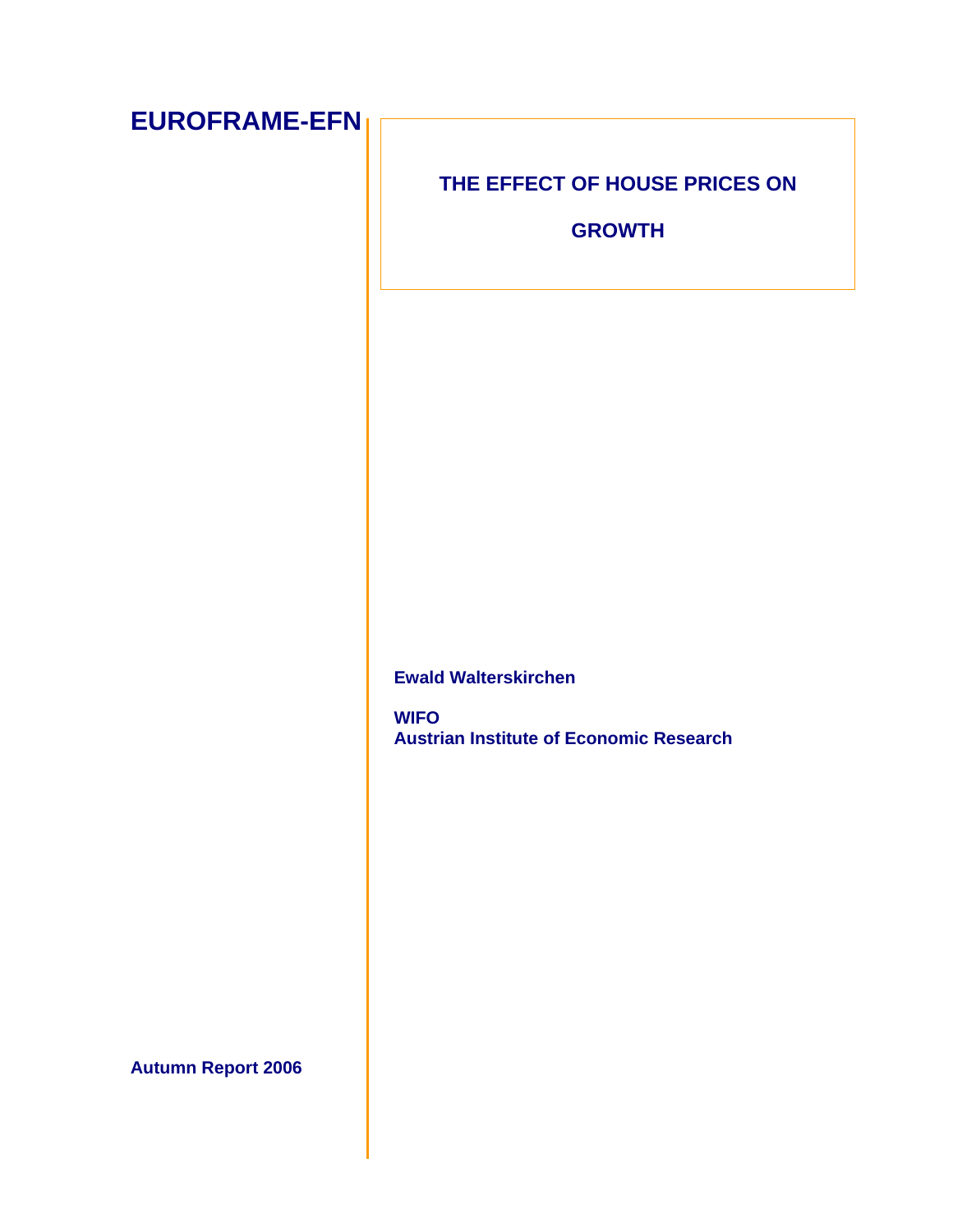# **The Effect of House Prices on Growth**

Ewald Walterskirchen, WIFO

# **Hypothesis**

During the last decade, disparities of growth rates have been widening between the "Anglo-Scandinavian" countries and the Euro area. A hypothesis to explain these growth differentials is the development of house prices and their effect on consumption. In the period 1995 to 2005, the development of house prices may be considered as a major determinant of growth differentials in the European Union.

## **Development of house prices**

Residential property prices in the Euro area have been dynamic over the last decade, but the pattern has differed strongly across countries. High demand for houses has been fuelled by the decline in interest rates which accompanied the introduction of the single currency.

In the UK, Ireland, Netherlands, Spain and the Scandinavian countries real house prices have soared since 1995. In most countries of continental Europe, on the other hand, house prices remained flat. Between 1995 and 2005, real house prices rose by almost 10 percent p.a. in Ireland, somewhat less in the United Kingdom, Spain and the Netherlands. In Germany and Austria real house prices even declined.

It is widely assumed that in many countries house prices are now higher than one would expect from underlying economic factors (ECB 2006). In the United Kingdom they are about 20 percent higher than can be explained by the interaction of supply and demand (Wealy 2006).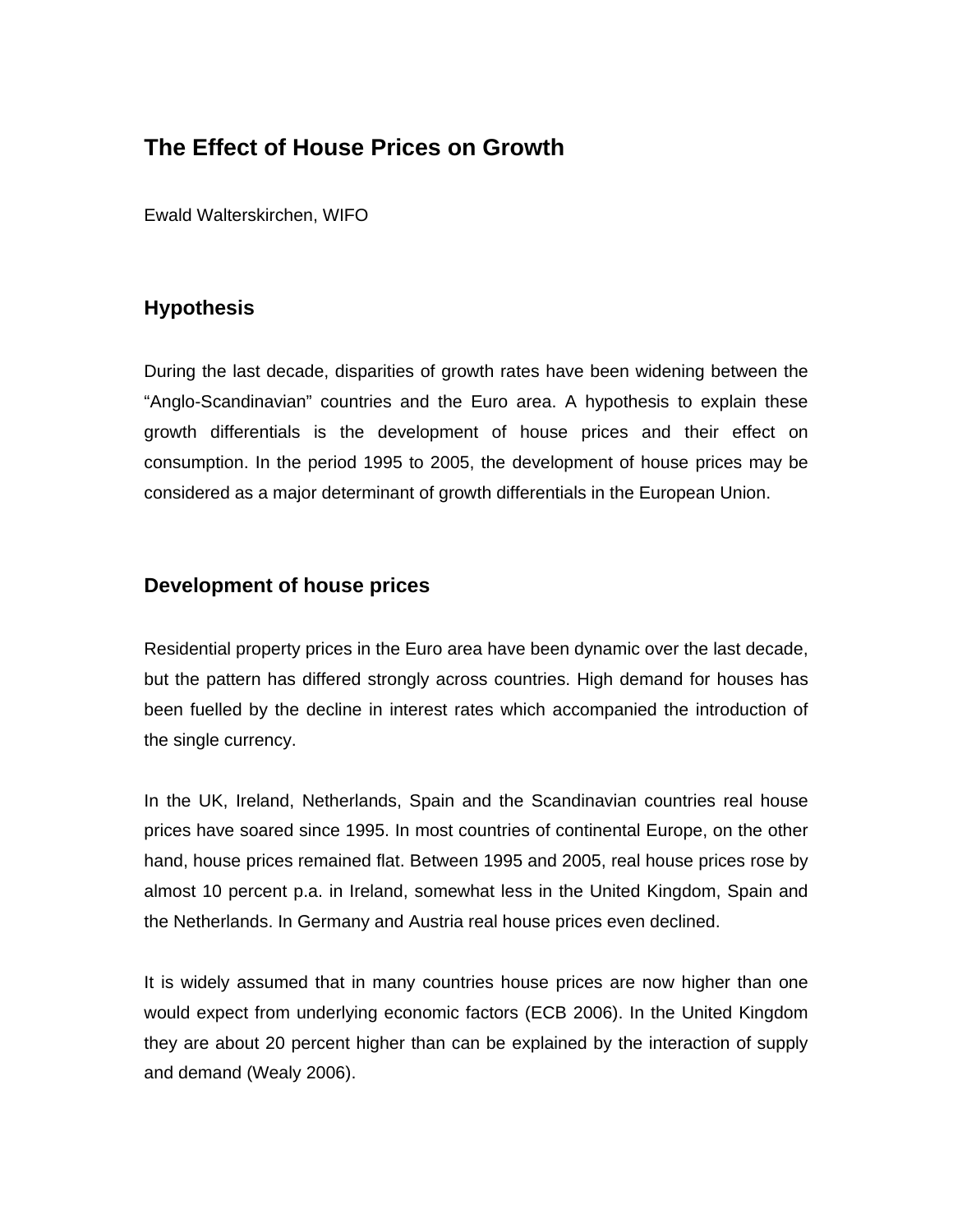Rising house prices do not create wealth; they only transfer resources from first-timebuyers to present house owners. Thus they impose a burden on future generations (similar to budget deficits).

House prices are determined not only by "real" demand and supply. In the last decades, as a consequence of deregulation and liberalisation, houses became increasingly objects of speculation. Thus, house prices tend to overshoot just as share prices or exchange rates.





### **Concerns about the boom in house prices**

Housing is the dominant component of wealth for the typical household, particularly in countries with a high share of residential property. Houses are, however, risky assets with volatile prices.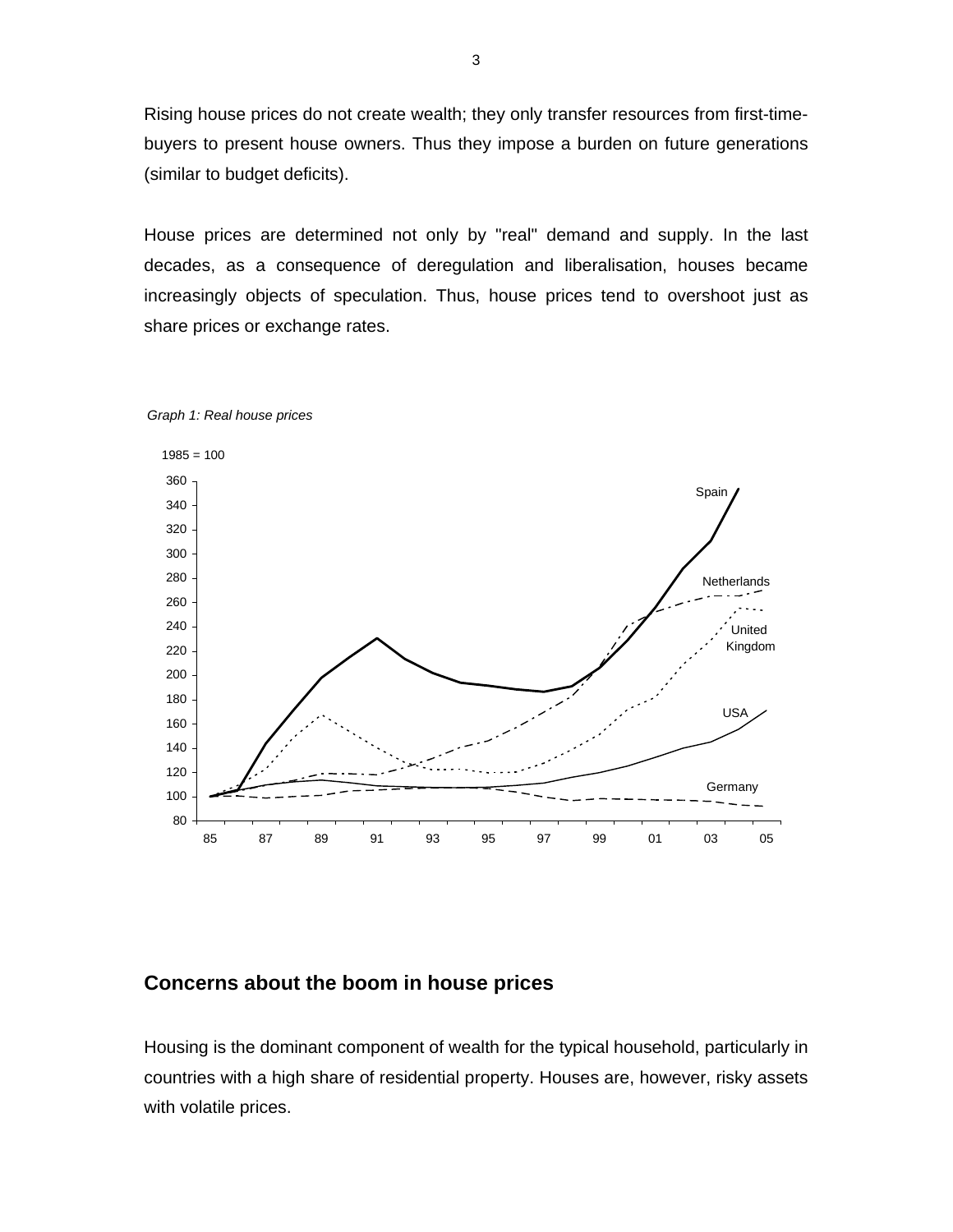Central bankers around the world have viewed the run-up in house prices cautiously. The ECB (2006) regards house prices explicitly as an important determinant of monetary policy. Soaring house prices have permitted consumer spending to outstrip income growth, and the increase in house prices has contributed to imbalances in the current account. The dynamism of house prices has been accompanied by a strong increase in house loans. Above all, there is a risk of a burst of the house price bubble in some countries - similarly to the early 1990s. Homeowners face substantial risk of lower prices that could stay low for some time.

In the early 1990s, the sharp increase in interest rates contributed to the burst of the house price bubble in Japan, the UK and some Scandinavian countries after rapid deregulation had fuelled house prices. Did we learn from that?

# **Causes of the house price boom in the US and many European countries**

House prices, like any market prices, are determined by supply and demand. In the last decade, demand for houses was supported by unusually low interest rates. They increased, in particular, the affordability of higher-priced housing. In Spain and Ireland, real long-term interest rates have been very low (about 2%) as a consequence of EMU membership. In low-inflation countries like Germany and Austria, real long-term interest rates have been relatively high (almost 4%).

In some countries, particularly in the United Kingdom, house supply has been extremely weak in the last decade and has underpinned the boom in house prices. Regulations on land are the major factor in restricting the supply of houses. They favour present house-owners at the cost of future generations.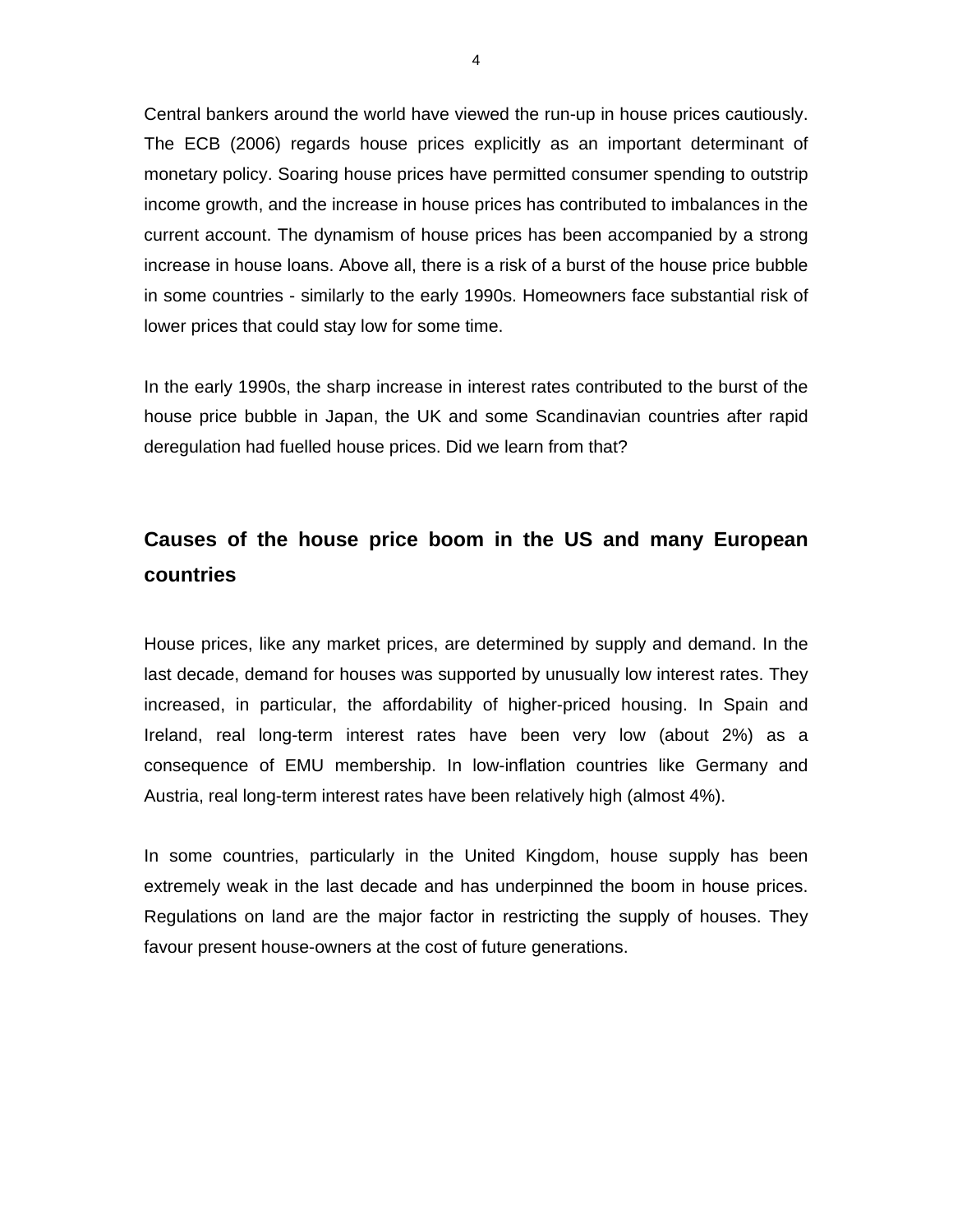|                | Real GDP                                       |              | Real<br>house prices | Real long-<br>term<br>interest rates |  |
|----------------|------------------------------------------------|--------------|----------------------|--------------------------------------|--|
|                | Percentage changes<br>from previous year, p.a. | Percent p.a. |                      |                                      |  |
|                | ø 1985/1995                                    | ø 1995/2005  | ø 1995/2005          | ø 1995/2005                          |  |
| Ireland        | $+4,7$                                         | $+7,3$       | $+9,5$               | 2,0                                  |  |
| Spain          | $+3,0$                                         | $+3,6$       | $+7,1$               | 2,3                                  |  |
| Finland        | $+1,1$                                         | $+3,5$       | $+5,0$               | 3,5                                  |  |
| <b>USA</b>     | $+2,9$                                         | $+3,3$       | $+4,7$               | 2,7                                  |  |
| United Kingdom | $+2,5$                                         | $+2,8$       | $+7,8$               | 4,0                                  |  |
| Sweden         | $+1,6$                                         | $+2,7$       | $+5,5$               | 3,9                                  |  |
| Netherlands    | $+2,7$                                         | $+2,3$       | $+6,4$               | 2,4                                  |  |
| France         | $+2,0$                                         | $+2,2$       | $+5,8$               | 3,2                                  |  |
|                |                                                |              |                      |                                      |  |
| Austria        | $+2,6$                                         | $+2,2$       | $-1,6$               | 3,3                                  |  |
| Denmark        | $+1,8$                                         | $+2,1$       | $+3,9$               | 3,2                                  |  |
| Belgium        | $+2,3$                                         | $+2,1$       | $+3,3$               | 3,1                                  |  |
| Switzerland    | $+1,5$                                         | $+1,5$       | $-0,4$               | 2,4                                  |  |
| Germany        | $+2,3$                                         | $+1,4$       | $-1,5$               | 3,4                                  |  |
| Italy          | $+2,2$                                         | $+1,3$       | $+2,2$               | 3,0                                  |  |
| Japan          | $+3,1$                                         | $+1,2$       | $-3,2$               | 1,7                                  |  |

*Table 1: House prices, GDP growth and interest rates*

Source: Bank for International Settlements, Eurostat, OECD

### **Market-based and bank-based countries**

The IMF distinguishes between market-based and bank-based financial market systems. In market-dominated systems (e.g. USA, UK) there are liquid and transparent markets also for real assets. House prices are more volatile than in bankdominated countries (e.g. Germany). Typical features of the mortgage markets in European countries are given in table 2. The shares of fixed and flexible mortgage rates as well as the usual mortgage terms vary significantly across euro area countries.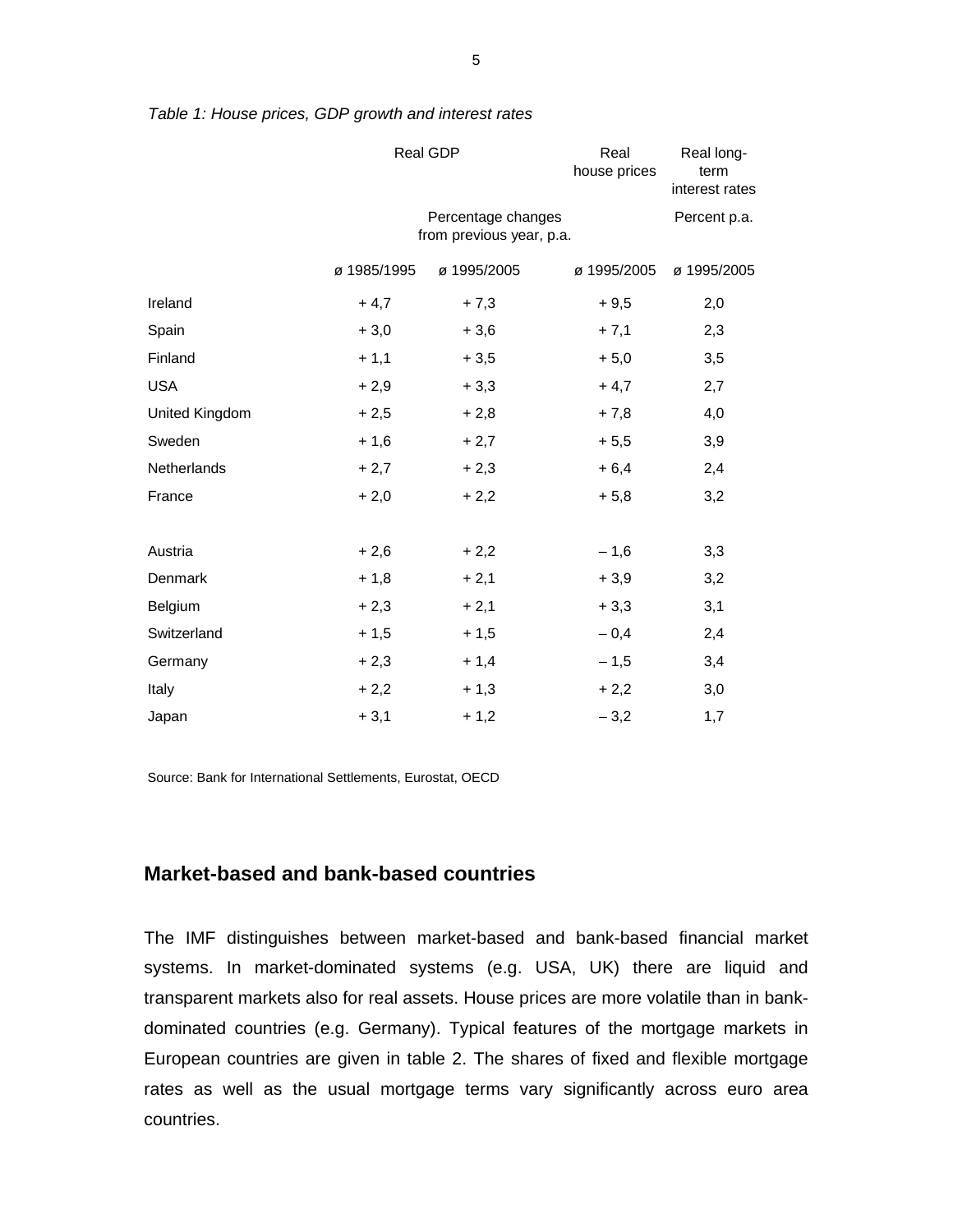Market-based countries do not only have more volatile house prices, the reaction of demand to house price changes is also much faster than in bank-based countries (i.e. the core of the Euro area). According to calculations by the IMF (2004), the longrun reaction of private consumption to a 1 percent increase in house prices is 0,040 in market-based countries and 0,015 in bank-based countries.

The last decade was characterised by a "marketisation" of housing finance. Housing markets marched toward perfect capital markets and came closer to the image of neoclassical capital theory. Securitized housing loans are now traded on markets like commodities, resulting in a liquid market. Variable-rate mortgages and interest-only loans became more popular in a number of countries. The duration of mortgages was extended (to 30 years and more).

|                | Real house<br>prices<br>ø1995/2005 <sup>1</sup> | Share of<br>property <sup>2</sup><br>2003 | Mortgage<br>loans<br>2002 <sup>3</sup> | Usual<br>mortgage<br>term $3$ | Predominant<br>type of<br>interest<br>payment <sup>1</sup> | Market or bank-<br>based financial<br>system |            |
|----------------|-------------------------------------------------|-------------------------------------------|----------------------------------------|-------------------------------|------------------------------------------------------------|----------------------------------------------|------------|
|                | percent p.a                                     | percent                                   | percent<br>of GDP                      | years                         | <b>BIS</b>                                                 | IMF <sup>2</sup>                             | Levine $3$ |
| Ireland        | $+9,5$                                          | 76,92                                     | 36,5                                   | 20                            | flexible                                                   | market                                       | bank       |
| United Kingdom | $+7,8$                                          | 70,00                                     | 64,3                                   | 25                            | flexible                                                   | market                                       | market     |
| Netherlands    | $+6,4$                                          | 53,00                                     | 78,8                                   | 30                            | fixed                                                      | market                                       | market     |
| Spain          | $+7,1$                                          | 82,90                                     | 32,2                                   | 15                            | flexible                                                   | bank                                         | market     |
| Denmark        |                                                 | 51,00                                     | 74,3                                   | 30                            | fixed                                                      | bank                                         | market     |
| Sweden         | $+5.5$                                          | 61,00                                     | 40,4                                   | < 30                          | flexible                                                   | market                                       | market     |
| Finland        | $+5.0$                                          | 58,00                                     | 31,8                                   | $15 - 18$                     | flexible                                                   | bank                                         | bank       |
| France         | $+5,8$                                          | 56,22                                     | 22,8                                   | 15                            | fixed                                                      | bank                                         | bank       |
|                |                                                 |                                           |                                        | 15                            | mixed                                                      |                                              | bank       |
| Italy          | $+2,2$                                          | 80,00                                     | 11,4                                   |                               |                                                            | bank                                         |            |
| Germany        | $-1,5$                                          | 43,60                                     | 54,0                                   | 25                            | fixed                                                      | bank                                         | bank       |
| Austria        | $-1,6$                                          | 56,00                                     | 27,0                                   | 25                            | fixed                                                      | bank                                         | bank       |

#### *Table 2: Features of mortgage markets*

Source: *Marterbauer – Walterskirchen* (2005) <sup>1</sup> Bank for International Settlements. <sup>2</sup> IMF (2004). <sup>3</sup> Demirgüc-Kunt – Levine (2001)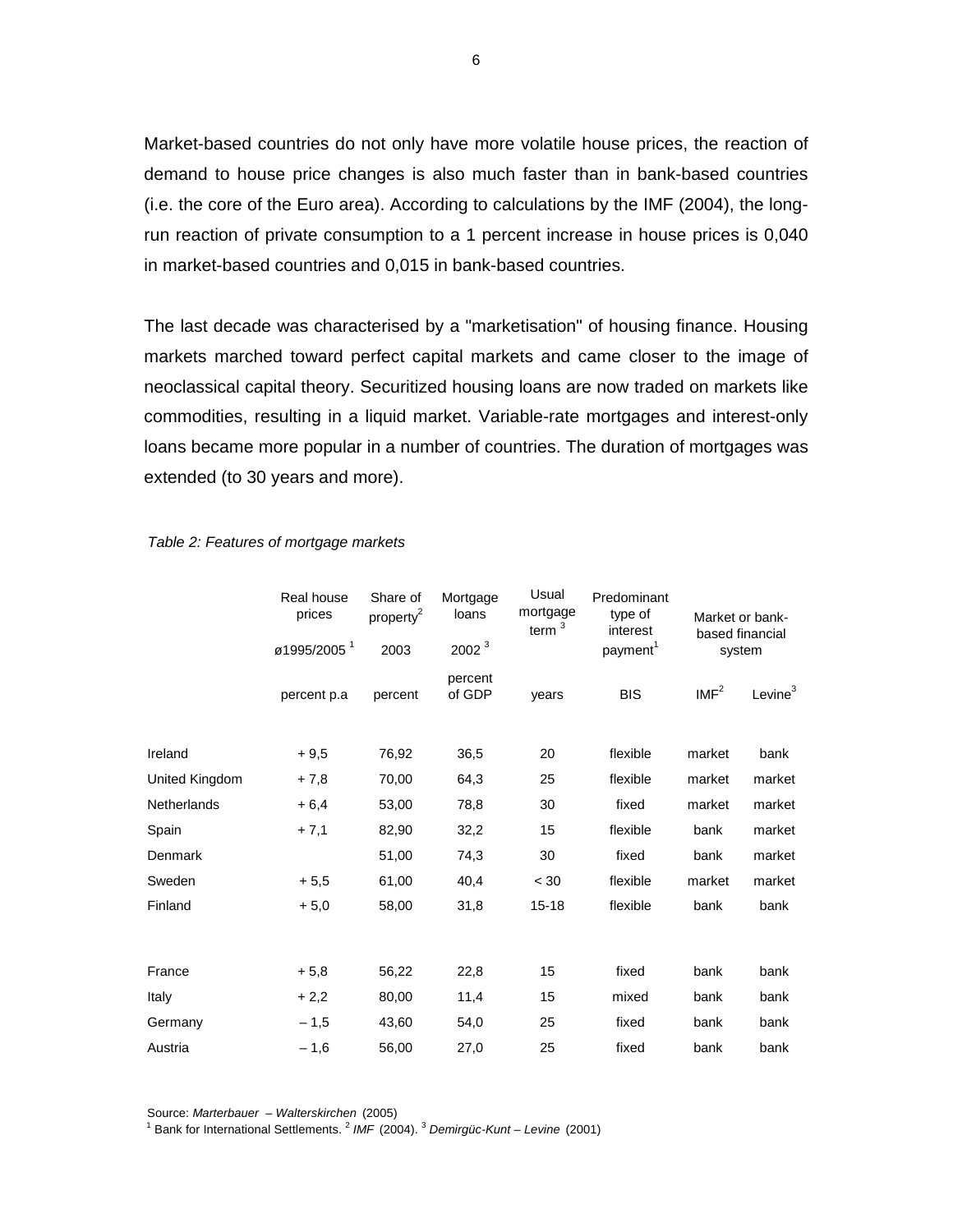### **The role of refinancing**

In countries with flexible interest rates (e.g. the United Kingdom) private households benefited directly from falling interest rates after 1995. When mortgage interest rates are predominantly fixed - as in the United States and many Euro area countries refinancing is necessary to reduce interest payments for old loans.

During the 1990s and early 2000s, many American home owners refinanced their properties - sometimes more than once - as interest rates dropped to record lows. Thus, they were able to lower their monthly payment often dramatically. Above that, they "cashed out" some of the equity in their home. When they refinanced, they got a new loan for a higher amount than they owed to the old loan.

Household sector borrowing has grown radically in many countries. The precarious position of households (e.g. in the US) stems largely from loose lending standards and cash-out refinancing.

In the Euro area refinancing seems to be restricted by high transaction costs and institutional factors. On the other hand, the risks of rising interest rates and falling house prices are much lower in the Euro area.

#### **The effect of house prices on private consumption**

Many economists suggested that house price changes have significant effects on aggregate consumption (Al-Eyd et al., 2005). Recent developments in housing help to explain trends in consumption, particularly in the UK, Spain, some Scandinavian countries and in recent years also in France. Aggregate consumption in Germany and Austria may have been held back by developments in house prices. Financial liberalisation was slower in Germany and Austria than in the rest of the Euro area.

The effects of house prices are particularly high in those countries in which mortgage financing and refinancing are easily accessible, the share of real property is high and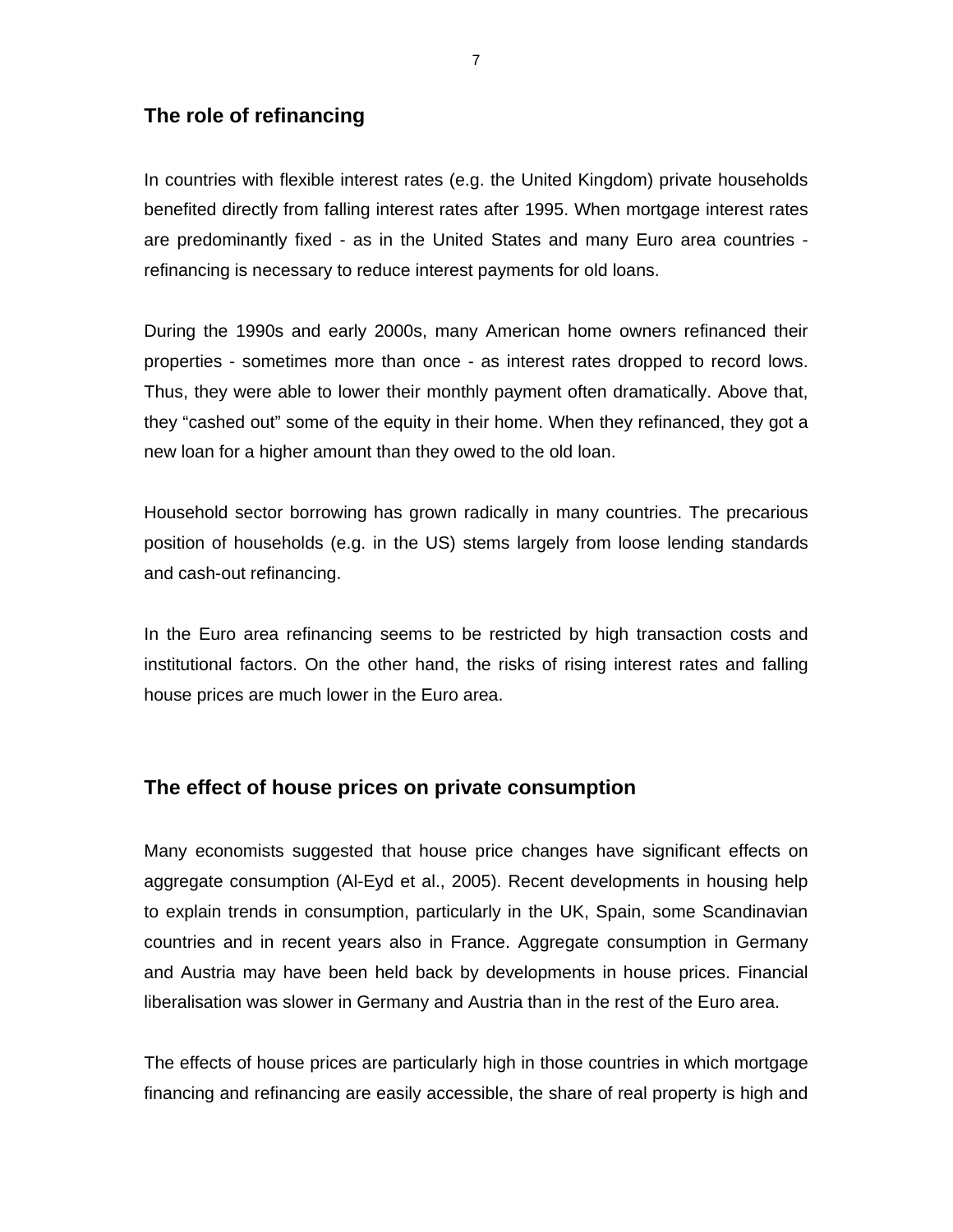transaction costs are low. If there are no credit constraints, as in a liberalised financial system, housing wealth will affect private consumption.

An explanation for the correlation between house prices and consumption is that a house is an asset that can be used as collateral in a loan. An increase in house prices allows borrowing-constrained homeowners an increase in consumption or at least smoothes consumption over the life cycle. In a period of low interest rates, relaxed borrowing constraints are most effective. During the last decades, mortgages became increasingly the instrument for consumer borrowing in countries with marketbased financial systems.

There is large positive effect of house prices on consumption for the cohort of house owners (quite often older people) and hardly any effect for renters (mainly young households). Aggregate consumption becomes more responsive to house price changes as the share of homeowners increases and older homeowners become an increasing fraction of the population (Campbell/Coco 2006).

Rising home prices and low interest rates have fuelled the surge in mortgage borrowing and enabled consumers to spend at high rates relative to their income. The savings rates of private households declined dramatically in the United States, Great Britain, Spain and some Scandinavian countries (see graph 3). Low interest rates have counterbalanced the growth in debt and acted to dampen the growth in the household debt-service burden.

These trends in house prices, household indebtedness and saving ratios are not sustainable. Household spending relative to income cannot grow indefinitely.

#### **House prices and residential building**

On the one hand, increasing demand for houses will raise house prices. Housing demand is influenced by current and expected demographic developments (migration flows), residential property prices, household income and financial indicators (interest rates, availability of mortgage finance etc.). But on the other hand, soaring house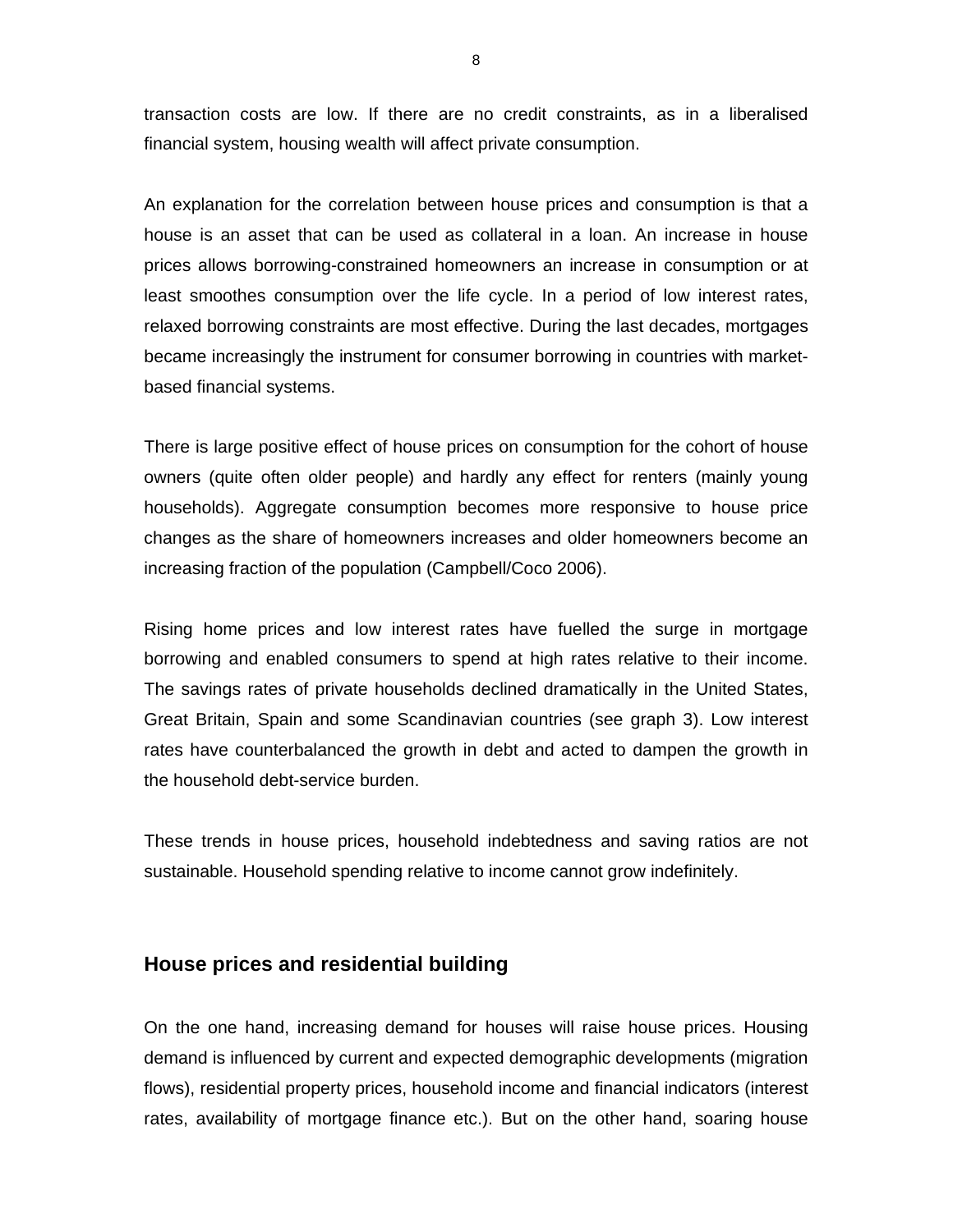prices may fuel speculative demand. Higher prices expected in the future may raise supply and demand today.

There is a close relation between house prices and residential building (see table 3 and Altissimo et al. 2005). In all countries in which real house prices boomed private investment in housing increased strongly - with the exception of the United Kingdom and the Netherlands (probably due to supply constraints in metropolitan areas). In Germany and Austria house prices as well as investment in housing declined in the period 1995-2005.





#### **Are house prices a consequence or a cause of economic growth?**

It is quite likely that economic growth will affect real house prices. But where did higher growth in the United Kingdom and the Scandinavian countries come from?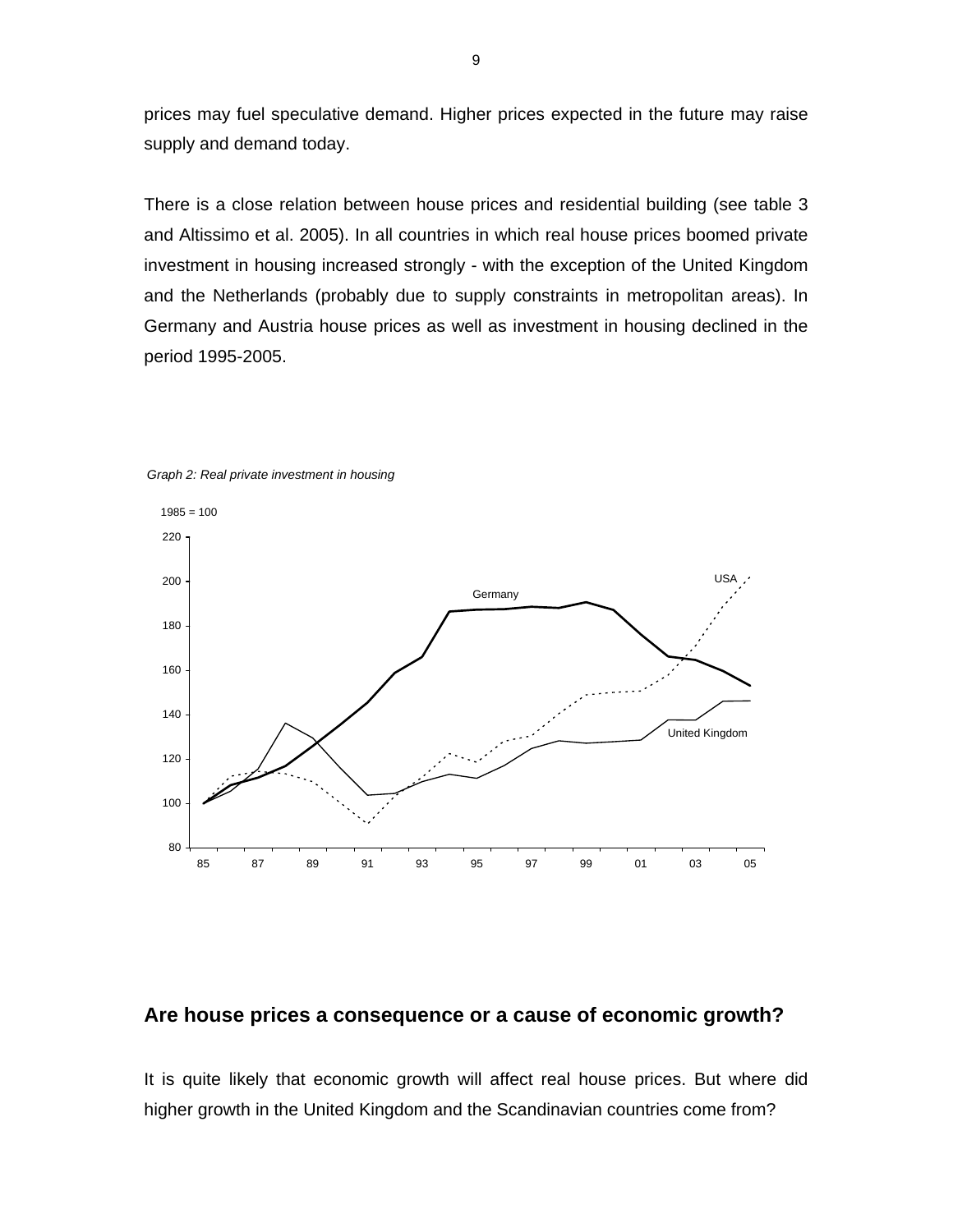Growth differentials are usually explained by supply factors: research and development, education, price competitiveness, flexible labour markets, deregulation etc. With this type of long-term reasoning, it is hard to explain why higher competitiveness through structural reforms and long-run supply factors in the 1995- 2005 period fuelled mainly housing and consumption in the Anglo-Scandinavian countries (relative to the core of the Euro area) - not exports and investment. Moreover, it is difficult to explain the sharp decline in the savings rate of private households in most of these countries without considering real wealth effects.

The Keynesian answer on growth differentials is: More expansionary monetary and fiscal policies in the Anglo-Scandinavian countries were the main reason. This may be true for recent years, but not for the whole period 1995-2005. Thus, both answers are not fully convincing for the medium term.

The boom in house prices gives us a quite good explanation of the stylized facts. They can explain the strong increase in consumption and housing as well as the decline in savings rates in most of the Anglo-Scandinavian countries.

Cross-country regressions (Marterbauer-Walterskirchen) show that, in the period 1995-2003, the effect of house prices on growth differentials between countries was even more important than that of investment in machinery and equipment. The theoretical axiom that medium-term growth rates are exclusively supply-side determined should thus be questioned. The duration of the cycle in residential building may be 15 years and more.

In the long run, however, there is no significant effect of house prices on GDP growth, since periods of booming prices are usually followed by sharp price falls. In the United States and other countries there is no long-term upward trend in real home prices (Shiller 2006).

10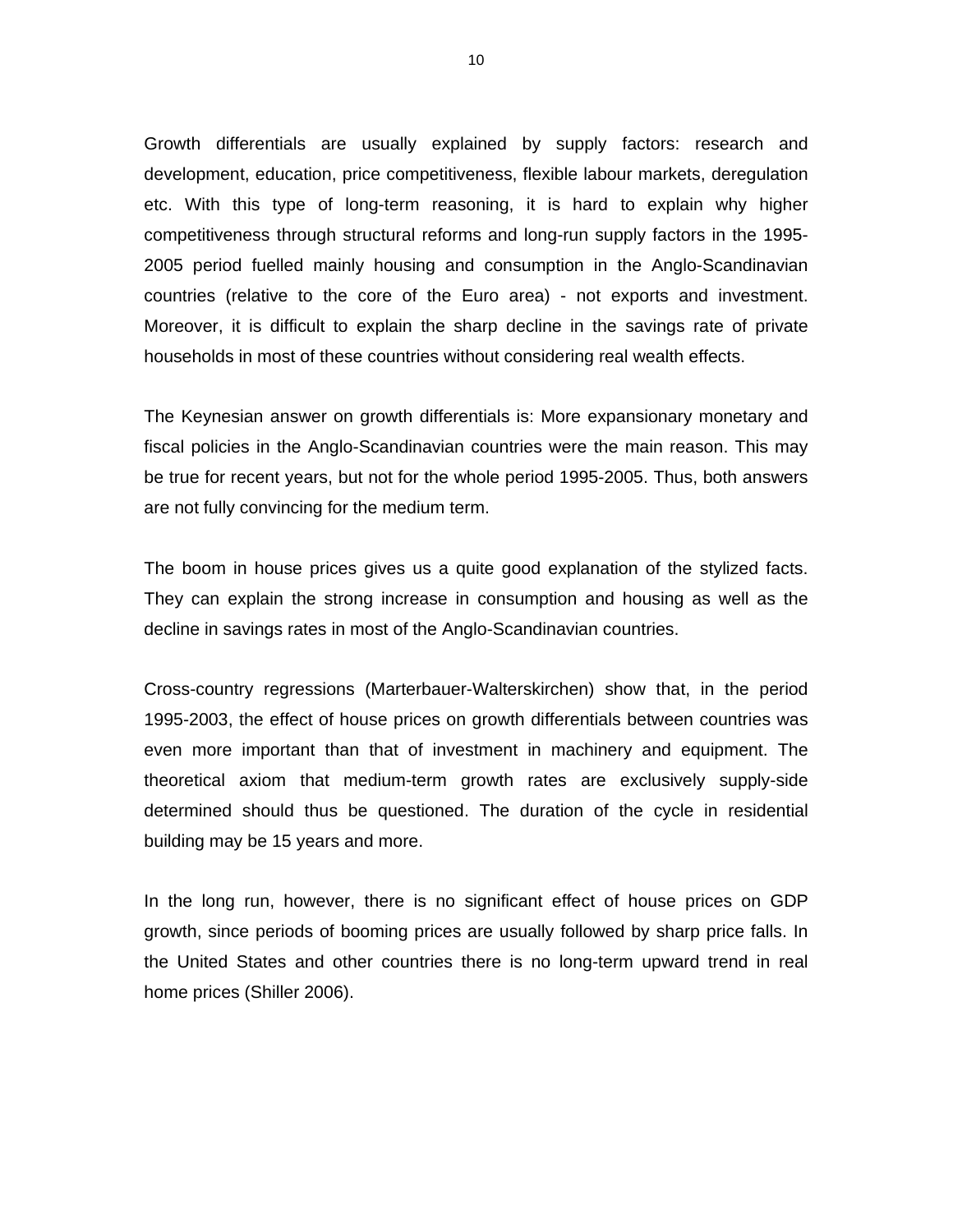Percentage changes from previous year, p.a., volume

Exports Investment in

machinery and equipment

| Ireland        | $+7,3$ | $+5,9$ | $+10,1$ | $+11,0$ | $+9,1$ |
|----------------|--------|--------|---------|---------|--------|
| Spain          | $+3,6$ | $+3,8$ | $+9,1$  | $+6,4$  | $+6,6$ |
| Finland        | $+3,5$ | $+3,1$ | $+5,6$  | $+6,8$  | $+2,4$ |
| <b>USA</b>     | $+3,3$ | $+3,8$ | $+5,4$  | $+4,4$  | $+7,1$ |
| United Kingdom | $+2,8$ | $+3,5$ | $+2,5$  | $+4,6$  | $+2,6$ |
| Sweden         | $+2,7$ | $+2,3$ | $+6,4$  | $+6,5$  | $+4,6$ |
| Netherlands    | $+2,3$ | $+2,1$ | $+1,5$  | $+5,3$  | $+3,1$ |
| France         | $+2,2$ | $+2,3$ | $+1,4$  | $+4,9$  | $+4,7$ |
| Austria        | $+2,2$ | $+1,6$ | $-2,6$  | $+6,6$  | $+3,1$ |
| Denmark        | $+2,1$ | $+1,7$ | $+4,6$  | $+5,2$  | $+4,6$ |
| Belgium        | $+2,1$ | $+1,7$ | $+1,8$  | $+4,2$  | $+4,1$ |
| Switzerland    | $+1,5$ | $+1,5$ | $-0,2$  | $+4,9$  | $+2,8$ |
| Germany        | $+1,4$ | $+1,1$ | $-2,1$  | $+7,3$  | $+3,3$ |
| Italy          | $+1,3$ | $+1,8$ | $+1,6$  | $+1,9$  | $+2,5$ |
| Japan          | $+1,2$ | $+0,9$ | $-2,9$  | $+5,7$  | $+2,1$ |

Source: Eurostat

Moreover, in the period 1985-95 - before the house price boom - growth differentials between Euro area countries were rather small (see table 1).

The conclusion of an IMF study (2004) on the causes of the boom in house prices was:

- a reduction of interest rates by 1 percentage point leads to an increase of real house prices by 1%
- a rise in income by 1 percentage point results in an increase of real house prices by 1,1%
- an acceleration of population growth by  $\frac{1}{4}$  percentage points drives up real house prices by 1%.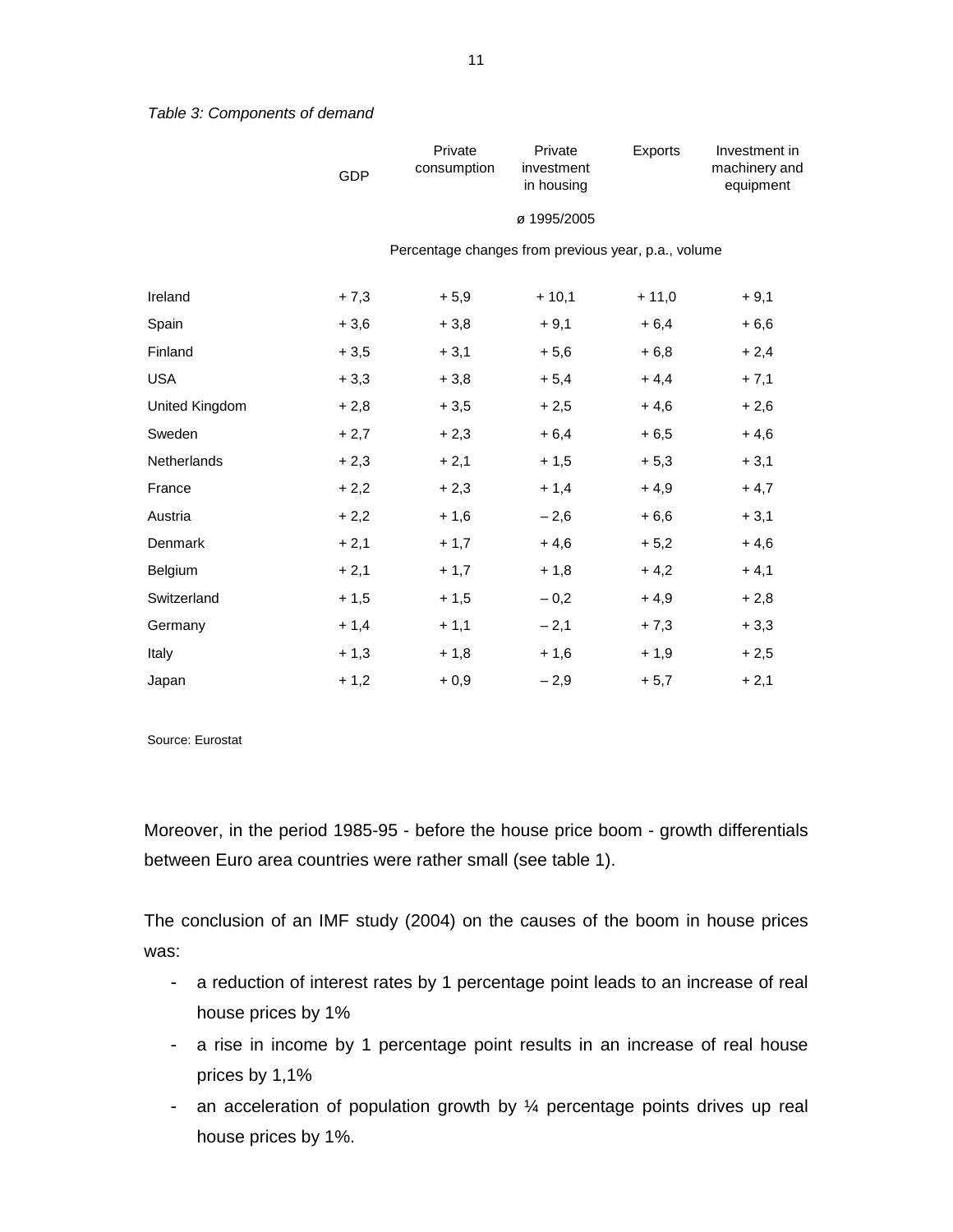

*Graph 3: Interest rates, house prices and saving ratios*

Source: Bank for international Settlements, OECD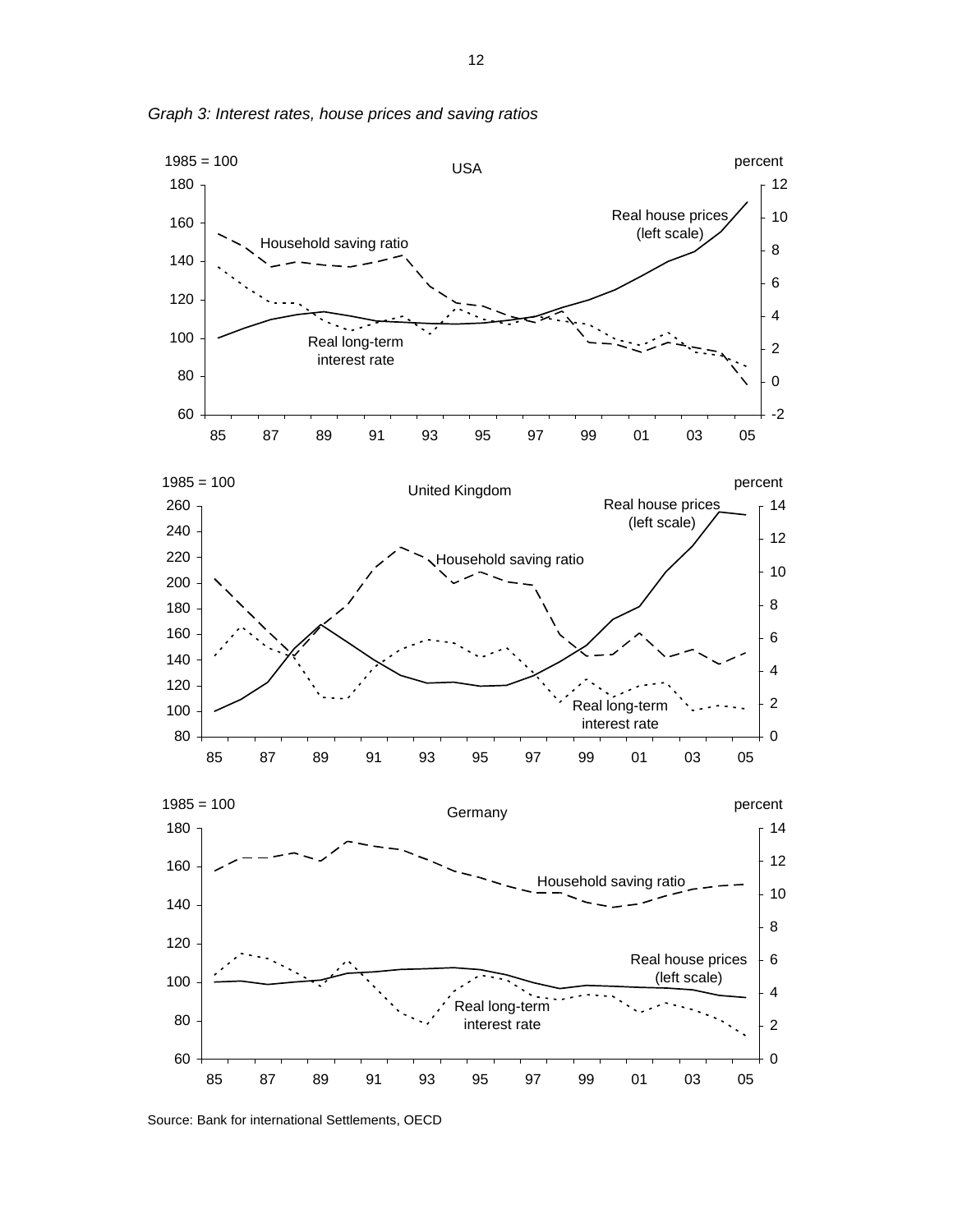The IMF concluded: "It appears that countries with predominantly fixed mortgages have better behaved house prices and fewer negative spillovers on their economies." (IMF 2004, p.13)

The OECD (Catte et aL 2004), on the other hand, recommends a deregulation of mortgage markets since this strengthens the wealth effects of rising house prices on private consumption and the effectiveness of monetary policy.

#### **Summary**

The differences in growth rates between EU countries in the period 1995-2005 can be attributed largely to the responsiveness of consumption and residential building to house price and interest rate changes. Rising real house prices in the UK, Ireland, the Scandinavian countries and Spain accelerated residential building and stimulated private consumption through wealth effects. Using cross-country analysis, an increase of house prices by 1 percent raised GDP growth by 0,15 percentage points.

Mortgage borrowing has grown radically in these countries, and the savings ratios have declined.

In continental Europe the stimulus of soaring house prices was lacking in the 1995- 2005 period, with the exception of France and the Netherlands. But in this respect the outlook seems to be brighter for continental Europe. In countries with high house prices there is a substantial risk of falling prices in the future with negative effects on consumption and residential building.

In the long run - including periods with falling house prices - there is no clear evidence that house prices affect economic growth.

In market-based financial systems such as in Great Britain or Northern Europe, reactions to house prices and interest rate changes are clearly stronger than in bankbased systems such as in continental Europe.